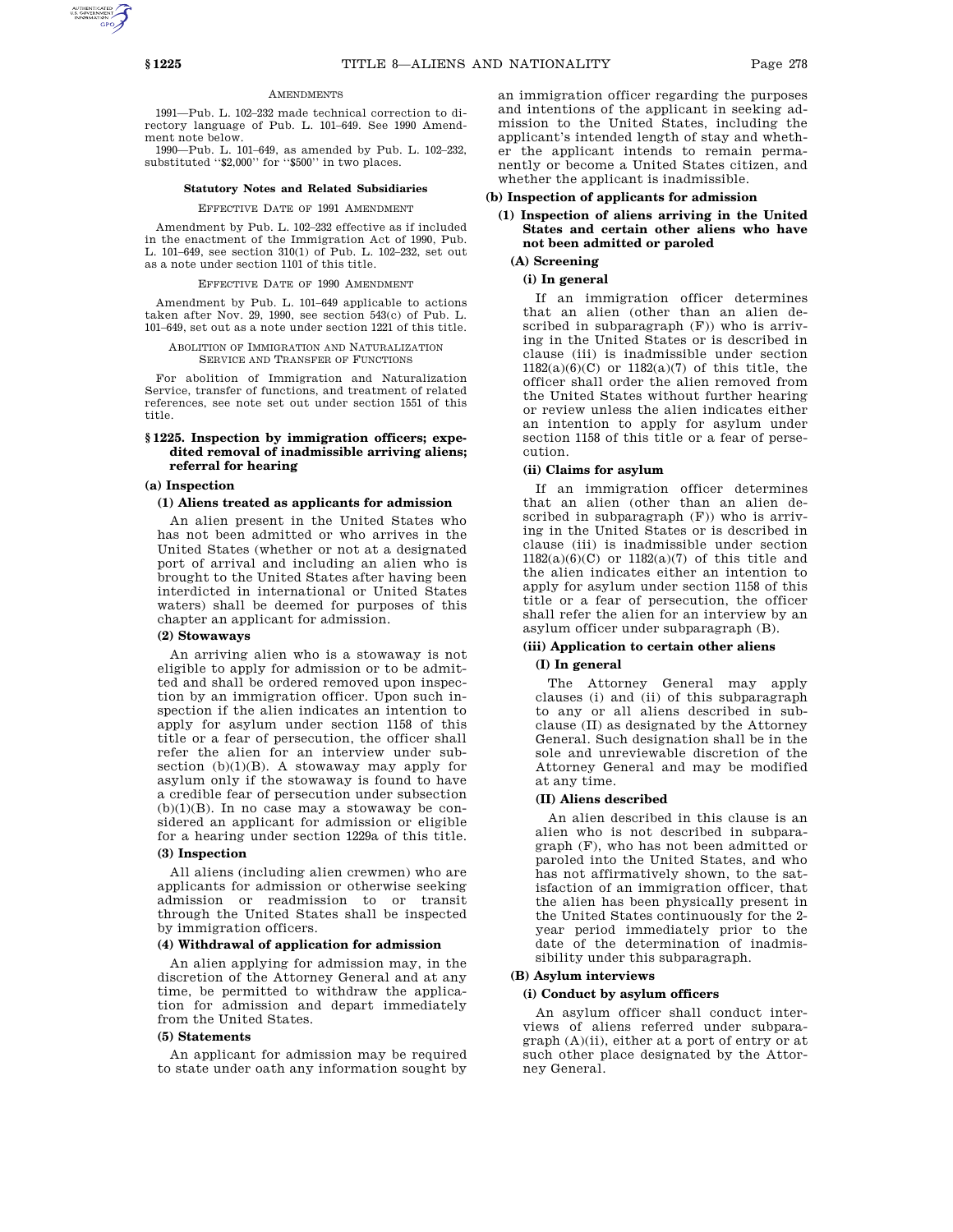# **(ii) Referral of certain aliens**

If the officer determines at the time of the interview that an alien has a credible fear of persecution (within the meaning of clause (v)), the alien shall be detained for further consideration of the application for asylum.

## **(iii) Removal without further review if no credible fear of persecution**

## **(I) In general**

Subject to subclause (III), if the officer determines that an alien does not have a credible fear of persecution, the officer shall order the alien removed from the United States without further hearing or review.

## **(II) Record of determination**

The officer shall prepare a written record of a determination under subclause (I). Such record shall include a summary of the material facts as stated by the applicant, such additional facts (if any) relied upon by the officer, and the officer's analysis of why, in the light of such facts, the alien has not established a credible fear of persecution. A copy of the officer's interview notes shall be attached to the written summary.

## **(III) Review of determination**

The Attorney General shall provide by regulation and upon the alien's request for prompt review by an immigration judge of a determination under subclause (I) that the alien does not have a credible fear of persecution. Such review shall include an opportunity for the alien to be heard and questioned by the immigration judge, either in person or by telephonic or video connection. Review shall be concluded as expeditiously as possible, to the maximum extent practicable within 24 hours, but in no case later than 7 days after the date of the determination under subclause (I).

# **(IV) Mandatory detention**

Any alien subject to the procedures under this clause shall be detained pending a final determination of credible fear of persecution and, if found not to have such a fear, until removed.

## **(iv) Information about interviews**

The Attorney General shall provide information concerning the asylum interview described in this subparagraph to aliens who may be eligible. An alien who is eligible for such interview may consult with a person or persons of the alien's choosing prior to the interview or any review thereof, according to regulations prescribed by the Attorney General. Such consultation shall be at no expense to the Government and shall not unreasonably delay the process.

# **(v) ''Credible fear of persecution'' defined**

For purposes of this subparagraph, the term ''credible fear of persecution'' means

that there is a significant possibility, taking into account the credibility of the statements made by the alien in support of the alien's claim and such other facts as are known to the officer, that the alien could establish eligibility for asylum under section 1158 of this title.

## **(C) Limitation on administrative review**

Except as provided in subparagraph (B)(iii)(III), a removal order entered in accordance with subparagraph (A)(i) or (B)(iii)(I) is not subject to administrative appeal, except that the Attorney General shall provide by regulation for prompt review of such an order under subparagraph (A)(i) against an alien who claims under oath, or as permitted under penalty of perjury under section 1746 of title 28, after having been warned of the penalties for falsely making such claim under such conditions, to have been lawfully admitted for permanent residence, to have been admitted as a refugee under section 1157 of this title, or to have been granted asylum under section 1158 of this title.

## **(D) Limit on collateral attacks**

In any action brought against an alien under section 1325(a) of this title or section 1326 of this title, the court shall not have jurisdiction to hear any claim attacking the validity of an order of removal entered under subparagraph (A)(i) or (B)(iii).

## **(E) ''Asylum officer'' defined**

As used in this paragraph, the term ''asylum officer'' means an immigration officer who—

(i) has had professional training in country conditions, asylum law, and interview techniques comparable to that provided to full-time adjudicators of applications under section 1158 of this title, and

(ii) is supervised by an officer who meets the condition described in clause (i) and has had substantial experience adjudicating asylum applications.

# **(F) Exception**

Subparagraph (A) shall not apply to an alien who is a native or citizen of a country in the Western Hemisphere with whose government the United States does not have full diplomatic relations and who arrives by aircraft at a port of entry.

## **(G) Commonwealth of the Northern Mariana Islands**

Nothing in this subsection shall be construed to authorize or require any person described in section 1158(e) of this title to be permitted to apply for asylum under section 1158 of this title at any time before January 1, 2014.

## **(2) Inspection of other aliens**

# **(A) In general**

Subject to subparagraphs (B) and (C), in the case of an alien who is an applicant for admission, if the examining immigration officer determines that an alien seeking admission is not clearly and beyond a doubt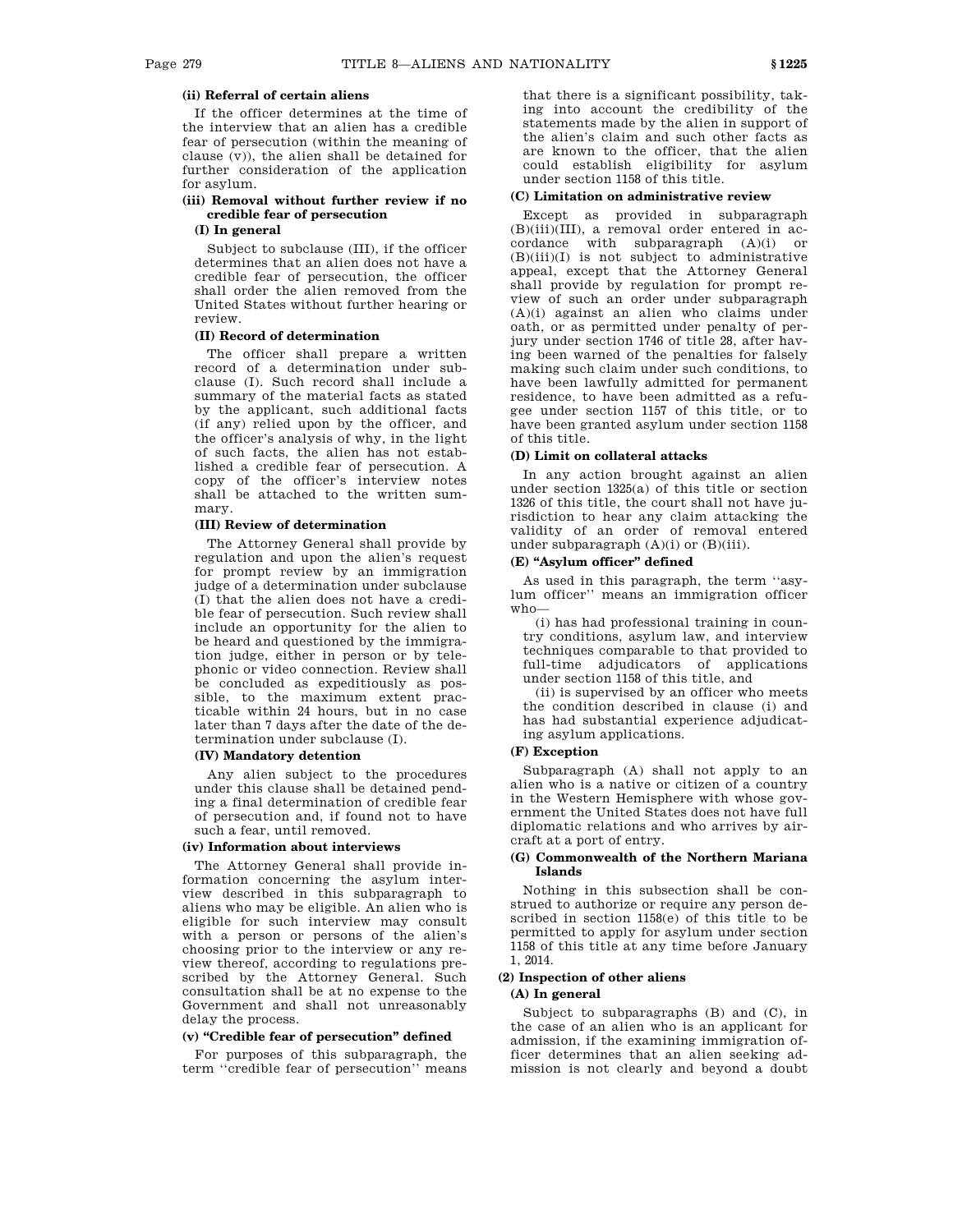entitled to be admitted, the alien shall be detained for a proceeding under section 1229a of this title.

## **(B) Exception**

Subparagraph (A) shall not apply to an alien—

(i) who is a crewman,

(ii) to whom paragraph (1) applies, or (iii) who is a stowaway.

## **(C) Treatment of aliens arriving from contiguous territory**

In the case of an alien described in subparagraph (A) who is arriving on land (whether or not at a designated port of arrival) from a foreign territory contiguous to the United States, the Attorney General may return the alien to that territory pending a proceeding under section 1229a of this title.

## **(3) Challenge of decision**

The decision of the examining immigration officer, if favorable to the admission of any alien, shall be subject to challenge by any other immigration officer and such challenge shall operate to take the alien whose privilege to be admitted is so challenged, before an immigration judge for a proceeding under section 1229a of this title.

## **(c) Removal of aliens inadmissible on security and related grounds**

## **(1) Removal without further hearing**

If an immigration officer or an immigration judge suspects that an arriving alien may be inadmissible under subparagraph (A) (other than clause (ii)), (B), or (C) of section  $1182(a)(3)$ of this title, the officer or judge shall—

(A) order the alien removed, subject to review under paragraph (2);

(B) report the order of removal to the Attorney General; and

(C) not conduct any further inquiry or hearing until ordered by the Attorney General.

## **(2) Review of order**

(A) The Attorney General shall review orders issued under paragraph (1).

(B) If the Attorney General—

(i) is satisfied on the basis of confidential information that the alien is inadmissible under subparagraph (A) (other than clause (ii)),  $(B)$ , or  $(C)$  of section  $1182(a)(3)$  of this title, and

(ii) after consulting with appropriate security agencies of the United States Government, concludes that disclosure of the information would be prejudicial to the public interest, safety, or security,

the Attorney General may order the alien removed without further inquiry or hearing by an immigration judge.

(C) If the Attorney General does not order the removal of the alien under subparagraph (B), the Attorney General shall specify the further inquiry or hearing that shall be conducted in the case.

## **(3) Submission of statement and information**

The alien or the alien's representative may submit a written statement and additional information for consideration by the Attorney General.

## **(d) Authority relating to inspections**

## **(1) Authority to search conveyances**

Immigration officers are authorized to board and search any vessel, aircraft, railway car, or other conveyance or vehicle in which they believe aliens are being brought into the United States.

## **(2) Authority to order detention and delivery of arriving aliens**

Immigration officers are authorized to order an owner, agent, master, commanding officer, person in charge, purser, or consignee of a vessel or aircraft bringing an alien (except an alien crewmember) to the United States—

(A) to detain the alien on the vessel or at the airport of arrival, and

(B) to deliver the alien to an immigration officer for inspection or to a medical officer for examination.

## **(3) Administration of oath and consideration of evidence**

The Attorney General and any immigration officer shall have power to administer oaths and to take and consider evidence of or from any person touching the privilege of any alien or person he believes or suspects to be an alien to enter, reenter, transit through, or reside in the United States or concerning any matter which is material and relevant to the enforcement of this chapter and the administration of the Service.

## **(4) Subpoena authority**

(A) The Attorney General and any immigration officer shall have power to require by subpoena the attendance and testimony of witnesses before immigration officers and the production of books, papers, and documents relating to the privilege of any person to enter, reenter, reside in, or pass through the United States or concerning any matter which is material and relevant to the enforcement of this chapter and the administration of the Service, and to that end may invoke the aid of any court of the United States.

(B) Any United States district court within the jurisdiction of which investigations or inquiries are being conducted by an immigration officer may, in the event of neglect or refusal to respond to a subpoena issued under this paragraph or refusal to testify before an immigration officer, issue an order requiring such persons to appear before an immigration officer, produce books, papers, and documents if demanded, and testify, and any failure to obey such order of the court may be punished by the court as a contempt thereof.

(June 27, 1952, ch. 477, title II, ch. 4, §235, 66 Stat. 198; Pub. L. 101–649, title VI, §603(a)(11), Nov. 29, 1990, 104 Stat. 5083; Pub. L. 104–132, title IV, §§422(a), 423(b), Apr. 24, 1996, 110 Stat. 1270, 1272; Pub. L. 104–208, div. C, title III, §§302(a), 308(d)(5), 371(b)(4), Sept. 30, 1996, 110 Stat. 3009–579, 3009–619, 3009–645; Pub. L. 110–229, title VII, §702(j)(5), May 8, 2008, 122 Stat. 867.)